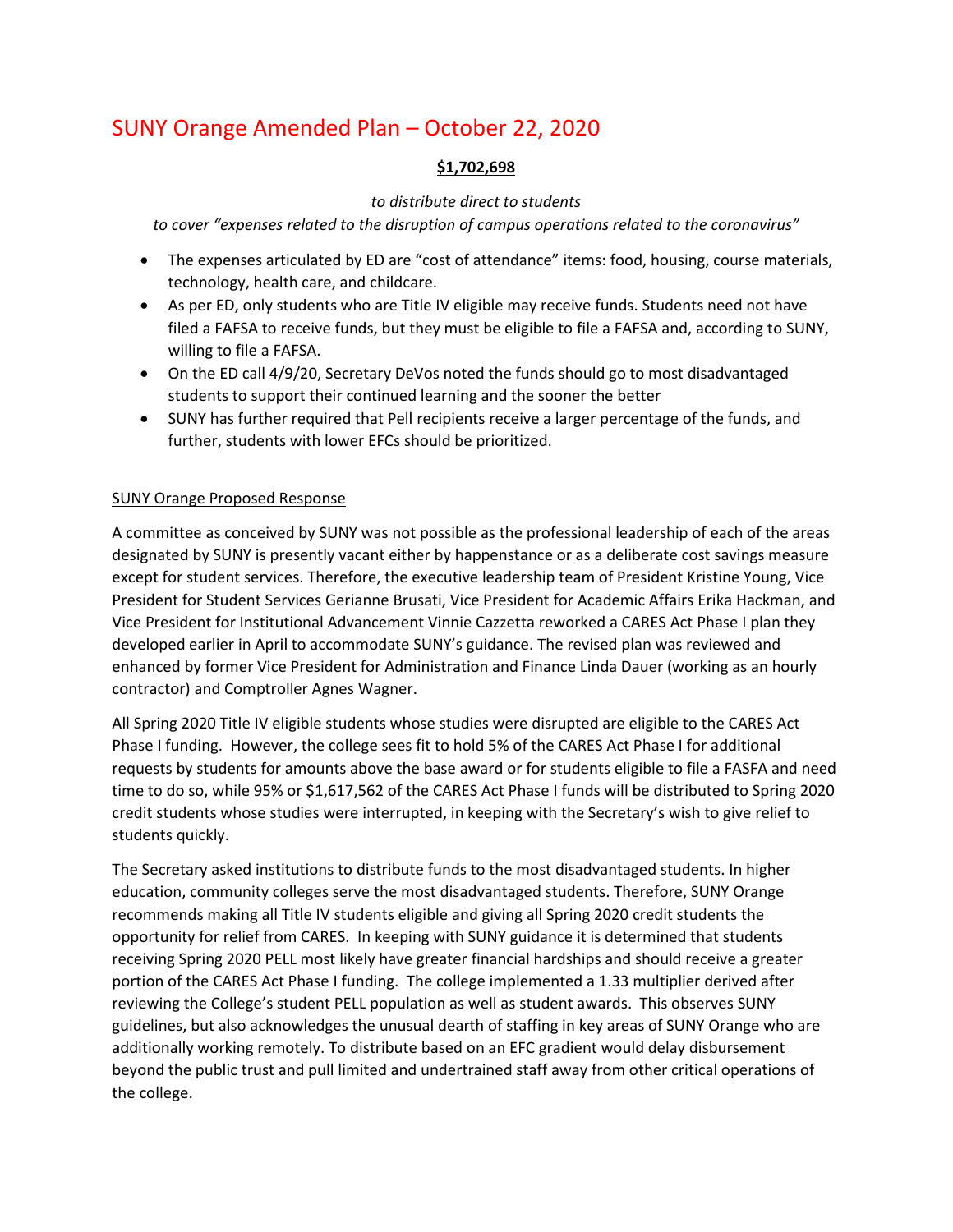Finally, SUNY Orange recommends a weighted per student allocation based on the number of credit hours enrolled, with a full-time student receiving a full share, a 3/4 time student receiving a 75% share, a 1/2 student receiving a 50% share, and a 1/4 time student receiving a 25% share of the per student allocation.

Pending timely SUNY approval during the week of May 11, SUNY Orange commits to posting an application webform and publicizing the availability of the funds and web form to Spring 2020 students during the week of May 18. Spring 2020 student accounts will be refunded by check within 10 business days on a rolling basis upon approval, which will be done as timely as possible, and all awards will be issued with no offset to any outstanding balances on the student's account.

#### **Proposed Allocation**

|                    | # of Spring 20 Students | Value of Share | <b>Total Allocation</b> |
|--------------------|-------------------------|----------------|-------------------------|
| <b>Full Time</b>   | 1,135                   | \$448.35       | 508,877                 |
| Full Time w/ Pell  | 987                     | \$596.31       | 588,553                 |
| 3⁄4 Time           | 392                     | \$336.26       | 131,815                 |
| 3⁄4 Time w/ Pell   | 277                     | \$447.23       | 123,882                 |
| $\frac{1}{2}$ Time | 470                     | \$224.17       | 105,362                 |
| 1/2 Time w/ Pell   | 355                     | \$298.15       | 105,844                 |
| 1⁄4 Time           | 298                     | \$112.09       | 33,402                  |
| 1/4 Time w/ Pell   | 133                     | \$149.08       | 19,827                  |
| <b>TOTALS</b>      |                         | n/a            | \$1,617,562             |

#### **SPRING 2020 TITLE IV ELIGIBLE STUDENTS: \$1,617,562 to be distributed**

Total Number of Students Eligible for Award: 4,047 (77% of total student population which includes CCHS, PTECH, and Students who Audit a Course)

Total Number of Pell Eligible Recipients: 1,752

EFC Range AY19/20: Pell Eligible \$0 to \$5,577.

Average award amount: \$400

Graduate Students Awarded: n/a

Amended Plan, October 26,2020:

We are amending our original plan in an effort to assist students who face continued disruption to their academic pursuits due to the COVID-19 pandemic. Students are specifically in need of financial support to upgrade technology, improve access to wi-fi and purchase the course materials necessary to engage in classes in a remote environment.